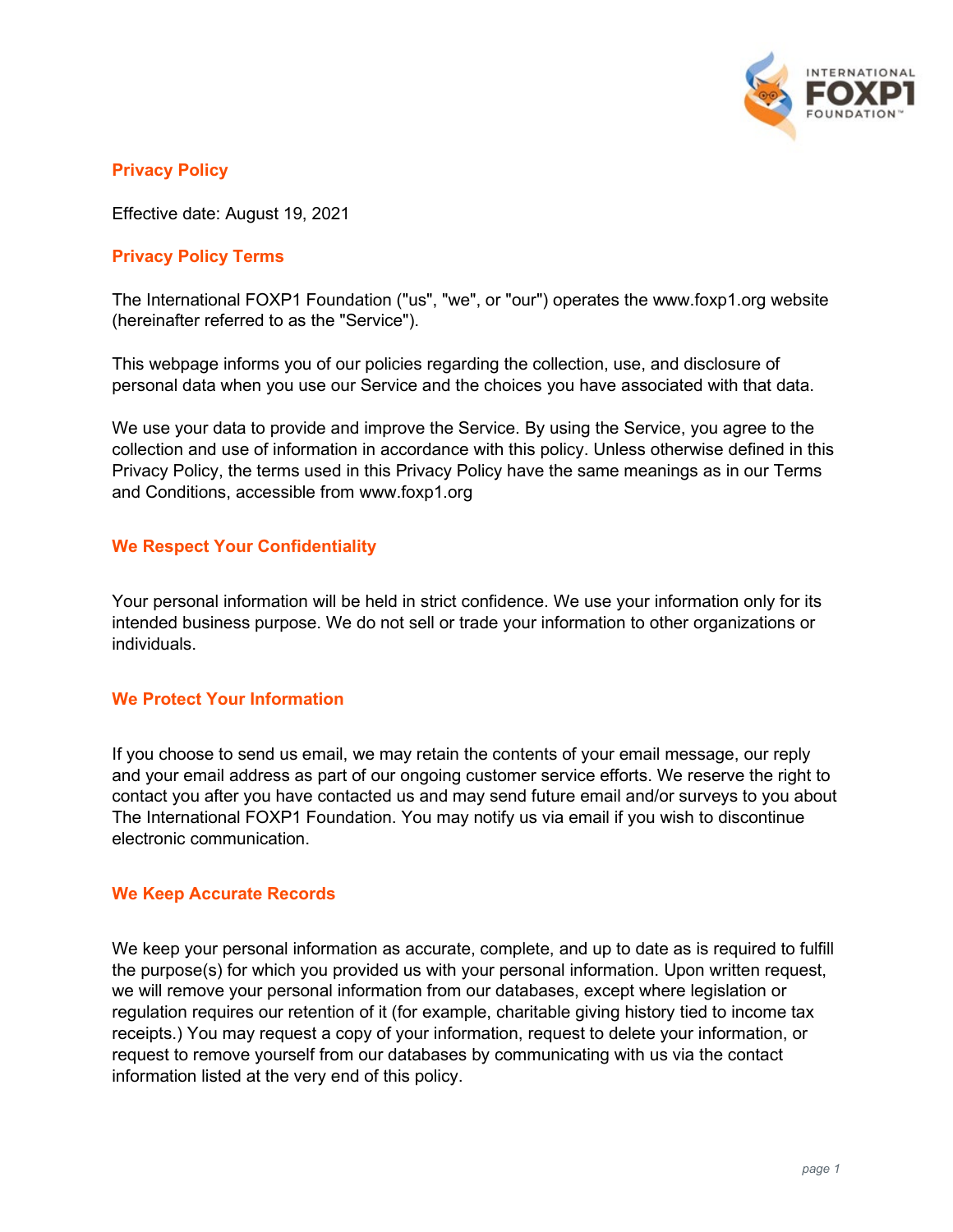# **Definitions**

------------------------------------------------------------------------------------------------------

- Service Service is the www.foxp1.org website operated by Organization
- Personal Data Personal Data means data about a living individual who can be identified from those data (or from those and other information either in our possession or likely to come into our possession).
- Usage Data Usage Data is data collected automatically either generated by the use of the Service or from the Service infrastructure itself (for example, the duration of a page visit).
- Cookies Cookies are small files stored on your device (computer or mobile device).

# **Information Collection and Use**

------------------------------------------------------------------------------------------------------

We collect several different types of information for various purposes to provide and improve our Service to you.

# **Personal Data**

------------------------------------------------------------------------------------------------------

While using our Service, we may ask you to provide us with certain personally identifiable information that can be used to contact or identify you ("Personal Data"). Personally identifiable information may include, but is not limited to:

- Email address
- First name and last name
- Phone number
- Address, State/Province, ZIP/Postal code, City, Country
- Cookies and Usage Data

# **Usage Data**

------------------------------------------------------------------------------------------------------

We may also collect information on how the Service is accessed and used ("Usage Data"). This Usage Data may include information such as your computer's Internet Protocol address (e.g. IP address), browser type, browser version, the pages of our Service that you visit, the time and

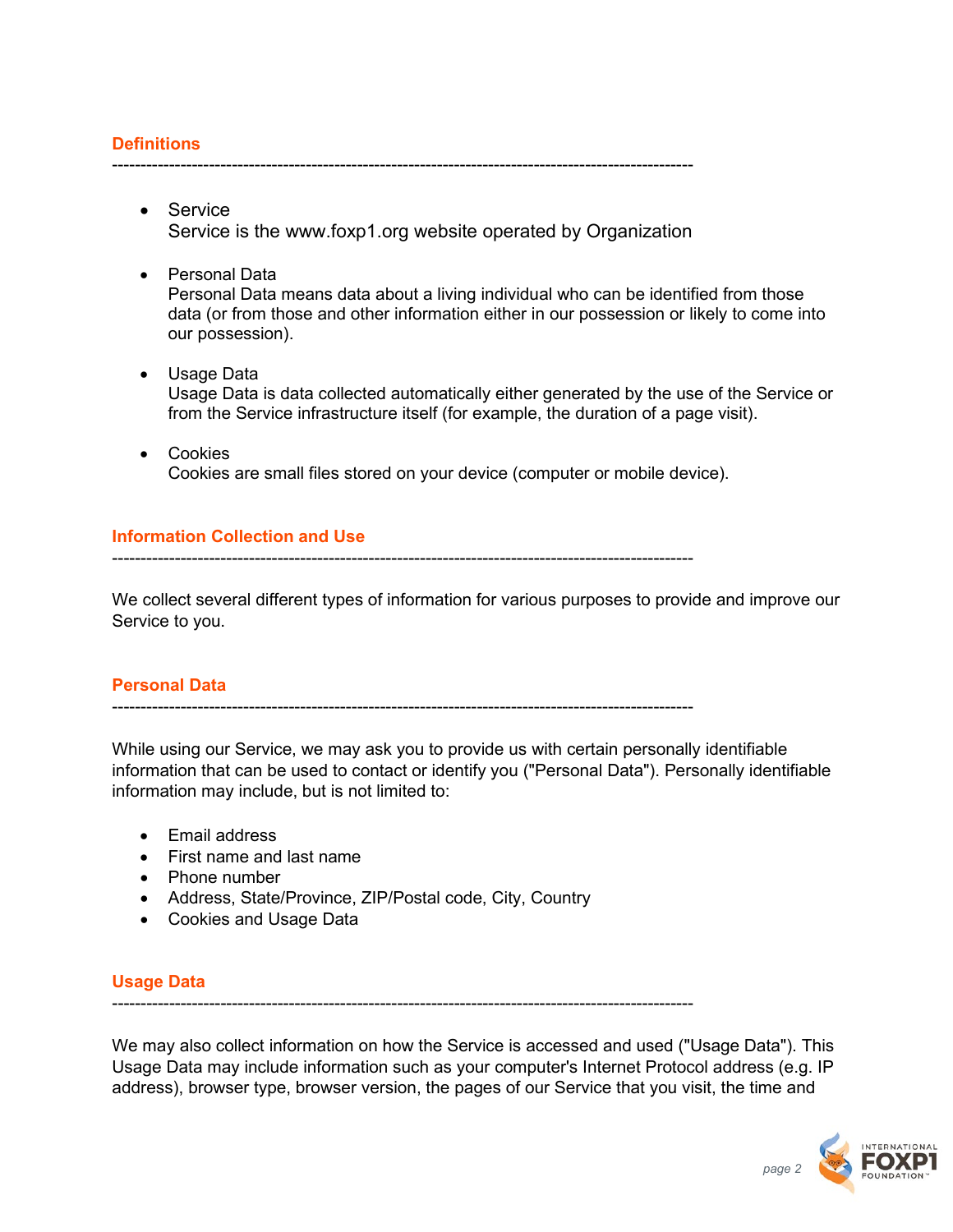date of your visit, the time spent on those pages, unique device identifiers and other diagnostic data.

### **Tracking and Cookies Data**

------------------------------------------------------------------------------------------------------

We use cookies and similar tracking technologies to track the activity on our Service and we hold certain information.

Cookies are files with a small amount of data which may include an anonymous unique identifier. Cookies are sent to your browser from a website and stored on your device. Other tracking technologies are also used such as beacons, tags and scripts to collect and track information and to improve and analyze our Service.

You can instruct your browser to refuse all cookies or to indicate when a cookie is being sent. However, if you do not accept cookies, you may not be able to use some portions of our Service.

Examples of Cookies we use:

- Session Cookies. We use Session Cookies to operate our Service.
- Preference Cookies. We use Preference Cookies to remember your preferences
- and various settings.
- Security Cookies. We use Security Cookies for security purposes.

# **Use of Data**

------------------------------------------------------------------------------------------------------

The International FOXP1 Foundation uses the collected data for various purposes:

- To provide and maintain the Service
- To notify you about changes to our Service
- To allow you to participate in interactive features of our Service when you choose to do so
- To provide customer care and support
- To provide analysis or valuable information so that we can improve the service
- To monitor the usage of the Service
- To detect, prevent and address technical issues

# **Transfer of Data**

------------------------------------------------------------------------------------------------------

Your information, including Personal Data, may be transferred to, and maintained on, computers located outside of your state, province, country or other governmental jurisdiction where the data protection laws may differ than those from your jurisdiction.

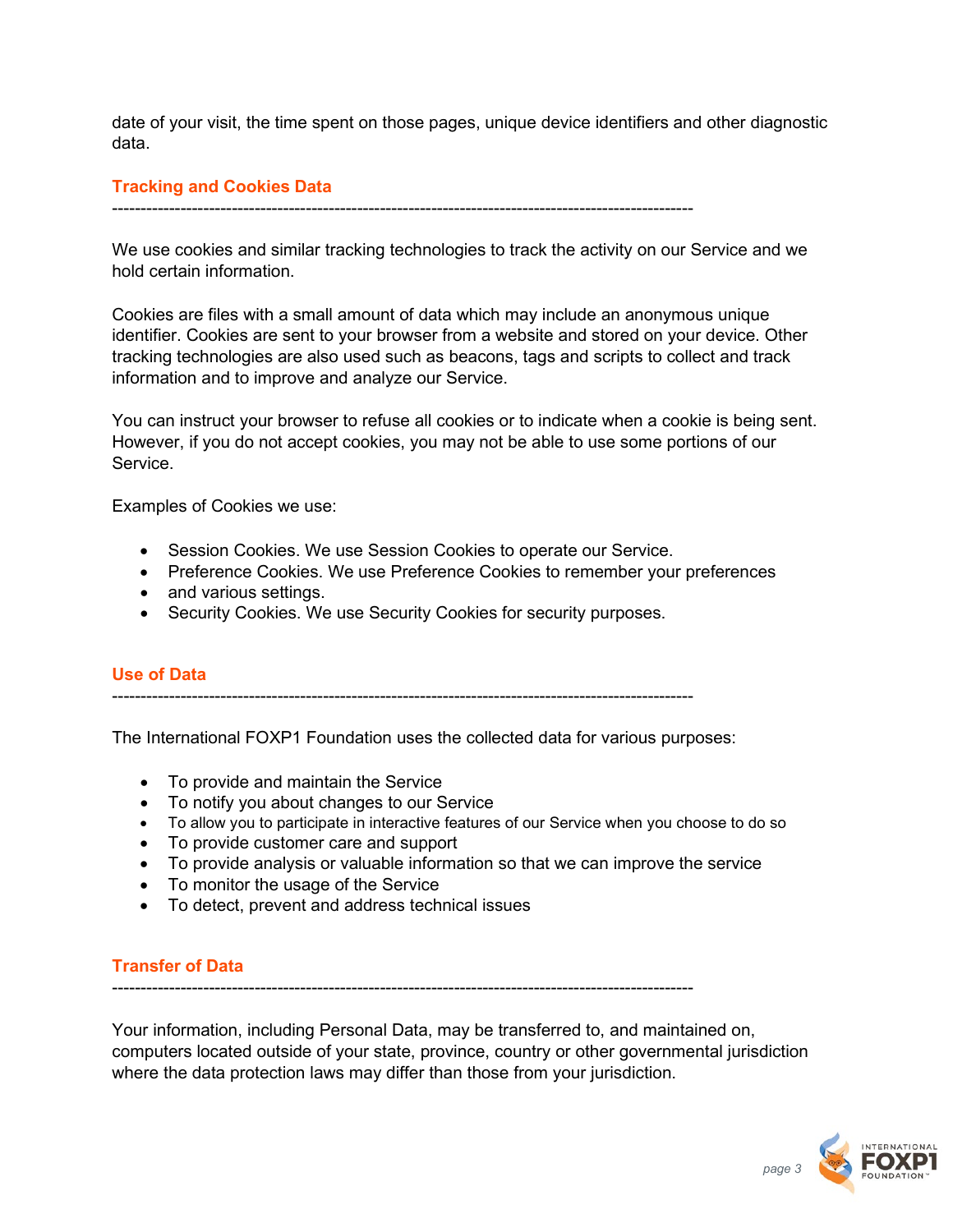If you are located outside United States and choose to provide information to us, please note that we transfer the data, including Personal Data, to the United States and process it there.

Your consent to this Privacy Policy followed by your submission of such information represents your agreement to the transfer of that information.

The International FOXP1 Foundation will take all steps reasonably necessary to ensure that your data is treated securely and in accordance with this Privacy Policy and no transfer of your Personal Data will take place to an organization or a country unless there are adequate controls in place, including the security of your data and other personal information.

# **Disclosure of Data**

------------------------------------------------------------------------------------------------------

The International FOXP1 Foundation shall provide you with the recipients or categories of recipients of your personal data, if any.

# **Legal Requirements**

The International FOXP1 Foundation may disclose your Personal Data in the good faith belief that such action is necessary to:

------------------------------------------------------------------------------------------------------

- To comply with a legal obligation
- To protect and defend the rights or property of The International FOXP1 Foundation
- To prevent or investigate possible wrongdoing in connection with the Service
- To protect the personal safety of users of the Service or the public
- To protect against legal liability

# **Security of Data**

------------------------------------------------------------------------------------------------------

The security of your data is important to us but remember that no method of transmission over the Internet or method of electronic storage is 100% secure. While we strive to use commercially acceptable means to protect your Personal Data, we cannot guarantee its absolute security.

# **Data Breach**

------------------------------------------------------------------------------------------------------

The International FOXP1 Foundation will work within 72 hours of a data breach to gather all related information, conduct a thorough investigation, inform regulators and impacted individuals of the breach, identify what personal data has been impacted and how; and draft a comprehensive containment plan, reporting data breaches to the relevant regulator.

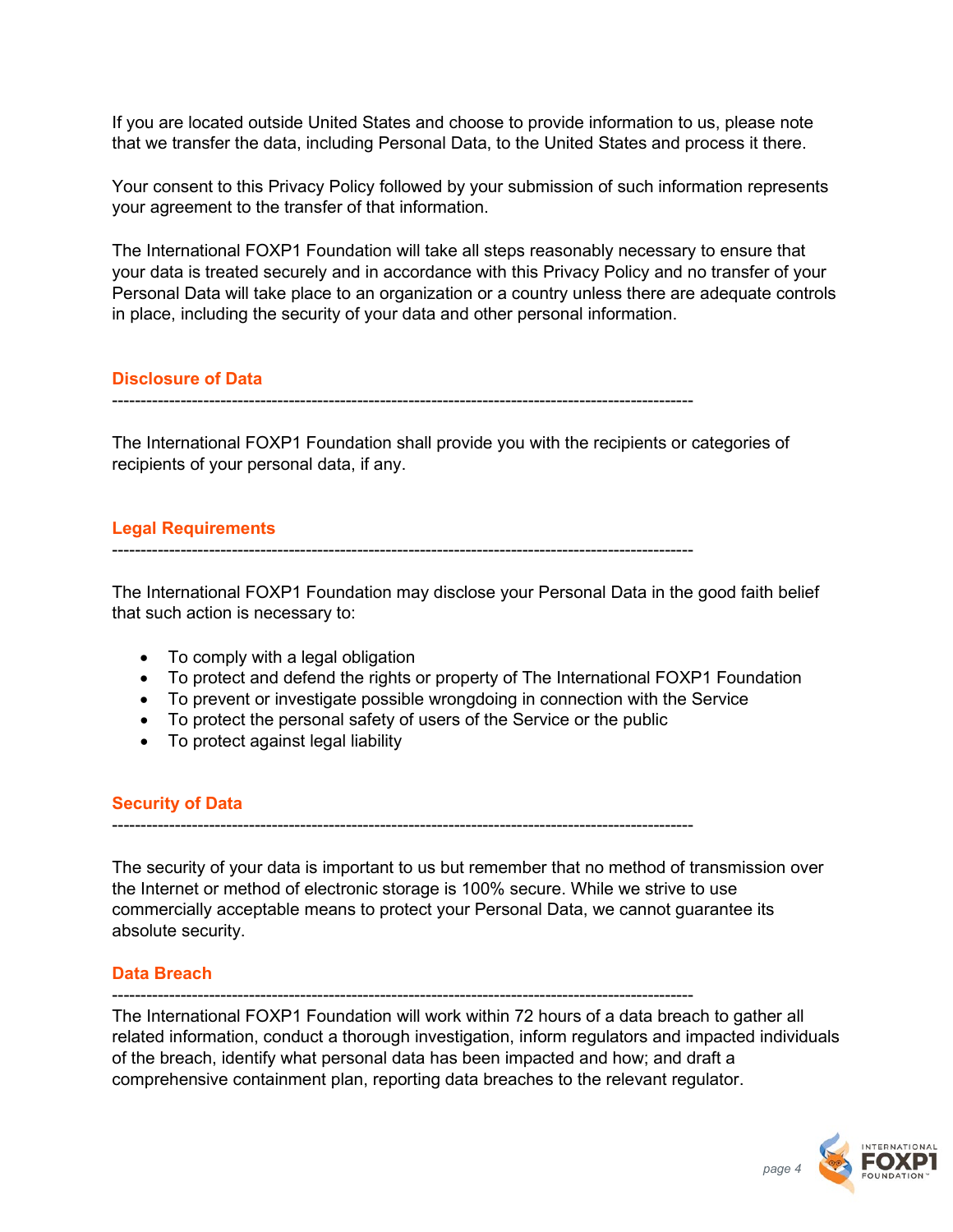If we are unable to provide a notification within the 72-hour window, we will provide reasonable justification for the delay; which may be caused by potentially adding additional disruption to regular business operations and exasperating administrative hassle.

#### **Service Providers**

We may employ third party companies and individuals to facilitate our Service ("Service Providers"), to provide the Service on our behalf, to perform Service-related services or to assist us in analyzing how our Service is used.

 $-$ 

These third parties have access to your Personal Data only to perform these tasks on our behalf and are obligated not to disclose or use it for any other purpose.

# **Analytics**

------------------------------------------------------------------------------------------------------

We may use third-party Service Providers to monitor and analyze the use of our Service. Such services may include the following:

- Google Analytics Google Analytics a web analytics service. You can visit their Privacy Policy page here: <https://policies.google.com/privacy?hl=en&gl=ZZ>
- Piwik / Matomo Piwik or Matomo is a web analytics service. You can visit their Privacy Policy page here: <https://matomo.org/privacy-policy>
- Clicky Clicky is a web analytics service. Read the Privacy Policy for Clicky here: <https://clicky.com/terms>

# **Links to Other Sites**

Our Service may contain links to other sites that are not operated by us. If you click a third-party link, you will be directed to that third party's site. We strongly advise you to review the Privacy Policy of every site you visit. We have no control over and assume no responsibility for the content, privacy policies or practices of any third-party sites or services.

------------------------------------------------------------------------------------------------------

# **Changes to This Privacy Policy**

------------------------------------------------------------------------------------------------------

We may update our Privacy Policy from time to time. We will notify you of any changes by posting the new Privacy Policy on this page.